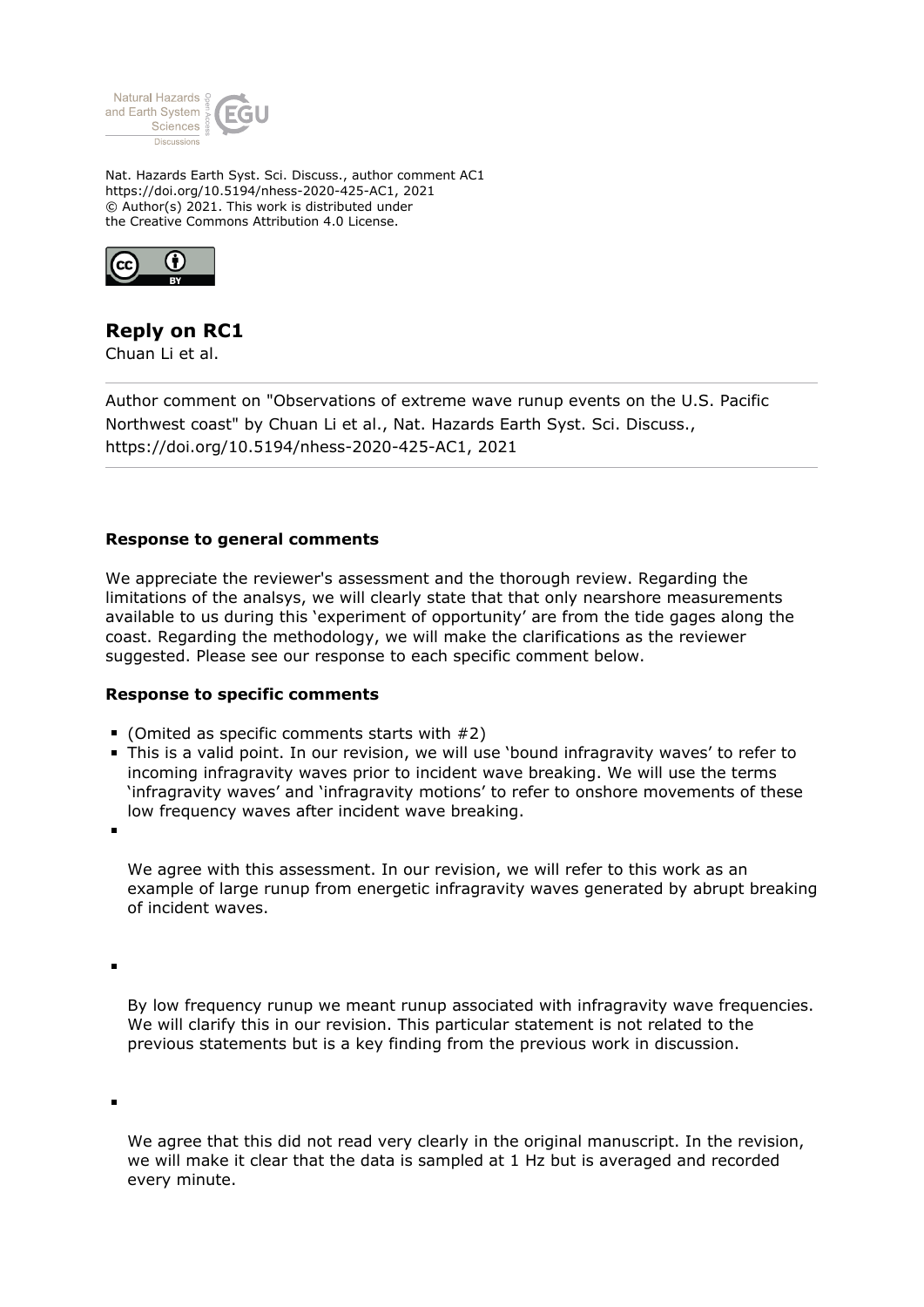We appreciate this comment. We will use a more quantitative measure to identify the "onset" of large water level fluctuations. We think the X\*std(eta) suggestion is a good one. In the revised manuscript we will also identify the onset at each station rather than the approximate onset over all stations. This will provide more detailed analysis for each station.

We agree here as well. Here, in the revision, we will not write "offshore directed" when we are describing the data itself. We will use care to differentiate what the data shows and what we are hypothesizing based on other observations and theory.

We realize that the spectra indicate that at some gages there were strong water level motions in the longer, 13-22min periods. However, video footage (https://youtu.be/JMYLvSsWR\_g) shows that the extreme runup events were much closer to the 5 min period. The tide gages are also well inside the inlets. As some of the videos show, the heights of the bores associated with the extreme runup events were considerably reduced as they traveled further into the inlets. Furthermore, the two gages that show the largest fluctuations – La Push and Charleston (we do not include Crescent City here because it is known to amplify shelf resonance from its harbor) – show a clearly stronger signal in the 5 min period (taking into account the log scale). We will clarify this point in our revision.

We thank the reviewer for making us aware of these new works on meteotsunamis. We will cite these papers and add their results into our discussion. We note that in Shi et al., the large wave trains have periods on the order of hours (compared to our 5 min signal). We also note that the pressure disturbances in this work (<1HPa) is still on the low side of the pressures found to generate meteotsunamis in the study of Anarde et al. ( $\sim$ 1-3HPa). The runup period ( $\sim$ 5 min) in this work is also lower than the meteotsunami period (~20 min) in Anarde et al. However, we do think it is important to include these new papers in our discussion.

 $\blacksquare$ 

We agree with this assessment and per the reviewer's suggestion conducted a wave group period analysis. To do this, we used Kimura's (1980) method of computing the mean wave group period directly from the energy spectra (which does not require generation of time series). We note that there is an inherent uncertainty with any method of wave group period calculations, which arises from how the wave group is defined. A wave group is usually defined as consecutive waves with wave heights above some threshold wave height. We used the significant wave height as this threshold wave height. The significant wave height is a common choice of threshold wave height (e.g., Kimura 1980, Battjes and van Vledder 1984, and Rodriguez et al. 2000), but the resulting group period can vary if a different threshold is used. Given this, we computed a mean group period of roughly 6 minutes for the low frequency swells during the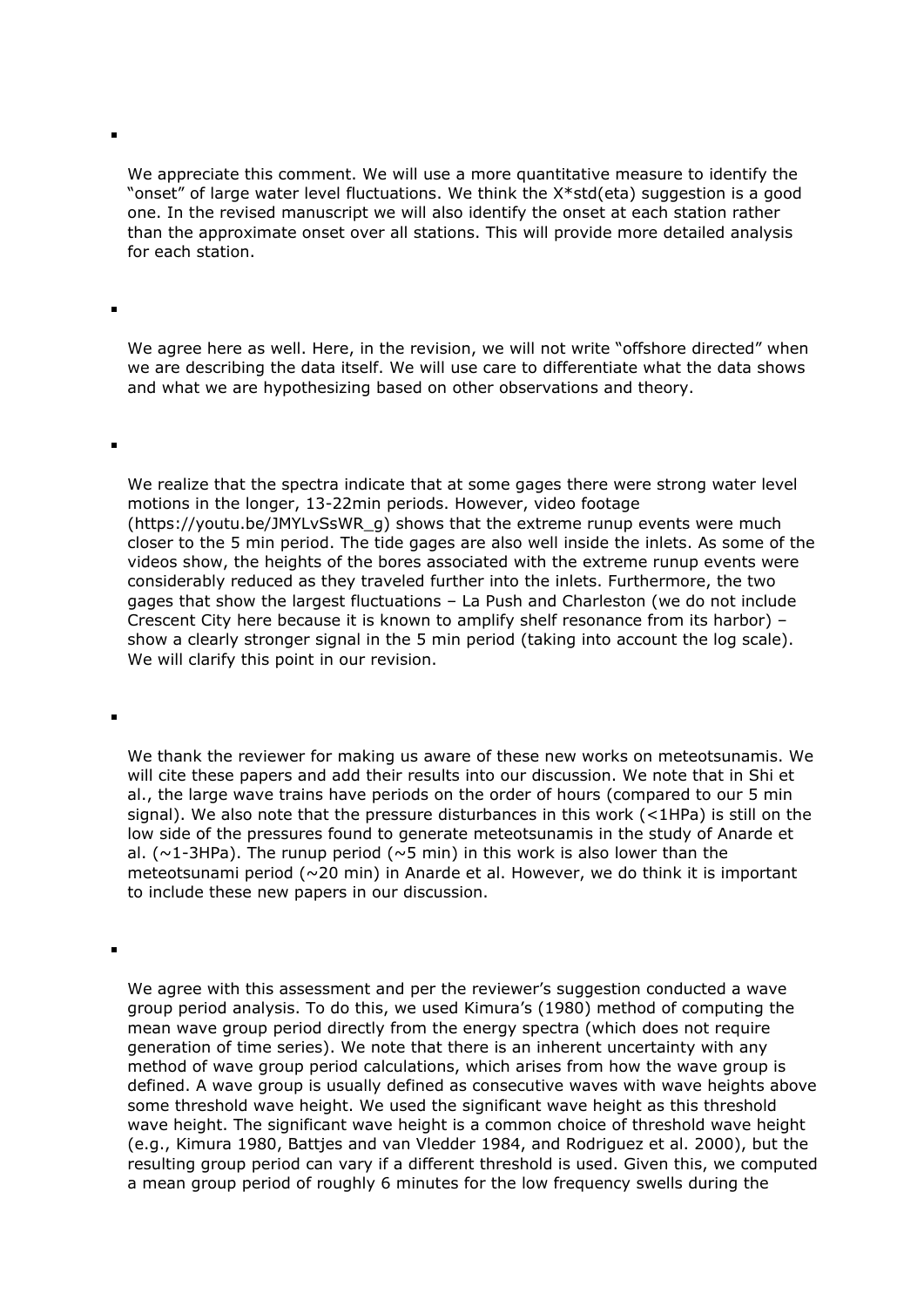period of observed large runup events. We feel that this agrees reasonably with the roughly 5-minute peaks of the tide gage water level signals.

The typical period of waves measured by DART during the high temporal resolution recording was about 3.5 min. It is a bit lower than the 5 min peaks of the tide gage spectra. In the revised manuscript we will provide this information and comment that it is still a plausible period for wave groups based on our analysis from the previous comment.

We thank the reviewer for this comment. We wish to note that van Dongeren et al. 2007 write that the *forcing* of the incident waves was off-resonant. However, the alpha parameter was measured for the entirety of the shoaling region which includes the resonant region. This is supported in section 5 of van Dongeren et al.: "… amplitude of the incoming long waves can be evaluated by fitting a function of local depth with an unknown power alpha to the observed amplitude as … in the shoaling region between x  $= 8$  m and  $x = 25$  m." If we refer to van Noorloos 2003, which is the source of the physical experiment that van Dongeren uses, we see that  $x = 25$  m (x is measured from the paddle) refers to the location of infragravity wave breaking. This shows that growth throughout the resonant conditions, all the way up to infragravity wave breaking, is considered. This is also consistent with Battjes et al. 2004 (Figure 5) which shows that they compare the amplitude growth of the infragravity waves against  $h^(-1/4)$  and  $h^(-5/2)$  all the way up to infragravity wave breaking.

We appreciate this feedback from the reviewer and agree that the wording in the model portion should be improved. We will include a figure of the model result in our revised manuscript (see reply to reviewer #2). Specific points are addressed below.

As we stated in our reply two comments above, the growth parameter alpha was considered in van Dongeren et al. 2007 up until infragravity wave breaking. In fact, Figure A1 in van Dongeren et al. shows that infragravity wave amplitude growth persists past incident wave breaking.

The reviewer's statement is correct: the short-wave height is shoaled using linear wave theory until H=gamma\*h. We will state this explicitly in our revision.

 $\blacksquare$ 

 $\blacksquare$ 

We thank the reviewer for this comment and agree that the wording can be improved. Indeed, as the reviewer wrote, we simply use dispersion to determine the depth at which 25 s waves enter shallow water. We will make it clear that this isn't a result of our simple model, but rather just from dispersion. The reviewer is correct in that equation 2 is used until the incident waves are in shallow water, and that the van Dongeren et al. relation is used shoreward of it. We show in our response to #11 (regarding lines 276-279) that the empirical relation *was* derived from shallow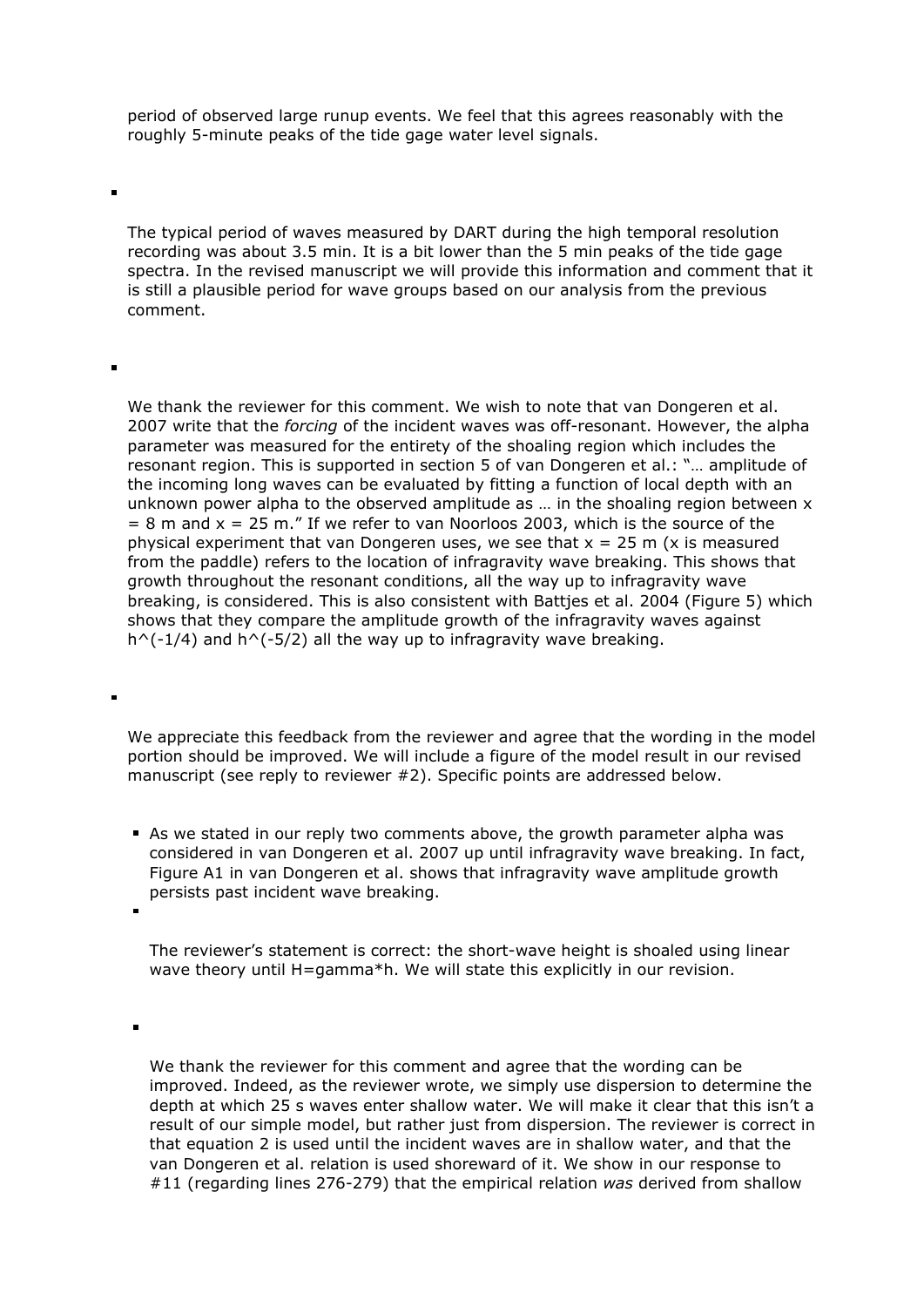water data, as the term non-resonant was used to refer to the *forcing* of incident waves. This was likely written as such in order to show that the entirety of resonant growth is captured.

Beta is calculated using equation (3), i.e  $\beta = h_x / \omega \sqrt{g/h}$  where  $\omega$  is the IG wave radial frequency. We assume 12 waves per wave group in both 10s and 25s shortwave cases. Hence,  $\omega$  is also changing. We will make this assumption clear in the revision.

We thank the reviewer for this comment. First, we've gone back to the model and improved its formulation. Instead of using a deep-water formulation for infragravity waves from offshore to shallow water, we are now using a formulation (also from Longuet-Higgins and Stewart 1962, equation 3.26) that is valid for all water depths. We now compute maximum infragravity wave heights of roughly 6.5 m and 1.1 m respectively for 25 s and 10 s incident waves. There are no published field data of infragravity waves for 25 s incident waves of 5 m wave height on very low sloping beaches that we know of. However, there are field data for smaller waves on similar beaches. For example, Fiedler et al. 2018 (Fig. 2) show a maximum a maximum cross-shore infragravity wave height of about 0.9 m at roughly 5 m water depth. This is for a case (refer to their Fig. 1) with approximately 10 s period, 3 m wave height offshore incident waves. When we ran their case, we computed maximum infragravity wave height of about 1.1 m at roughly 6.3 m water depth. We feel that our model compared reasonably here.

This is indeed a typo. The breaking depth the incident waves for this case is about 9.9 m. 1.8 m was the breaking depth for the infragravity wave (2.4 m in the revised model). We will correct this in the revision.

- We thank the reviewer for this comment, and address them below for each specific point.
	- We thank the reviewer for catching this as well. As we described in a previous comment, these calculations are based on omega (infragravity wave frequency). We calculated this by assuming 12 waves per group. We omitted this in the original manuscript and will add this information in the revision.

The reviewer is correct that a larger IG wave height does indeed lead to greater dissipation. We currently do not mention this in the paper and will state this in the revision. However, the reason why we end up with less dissipation with 25 s waves compared to 10 s waves is that omega (infragravity wave frequency) is lower for the 25 s waves.